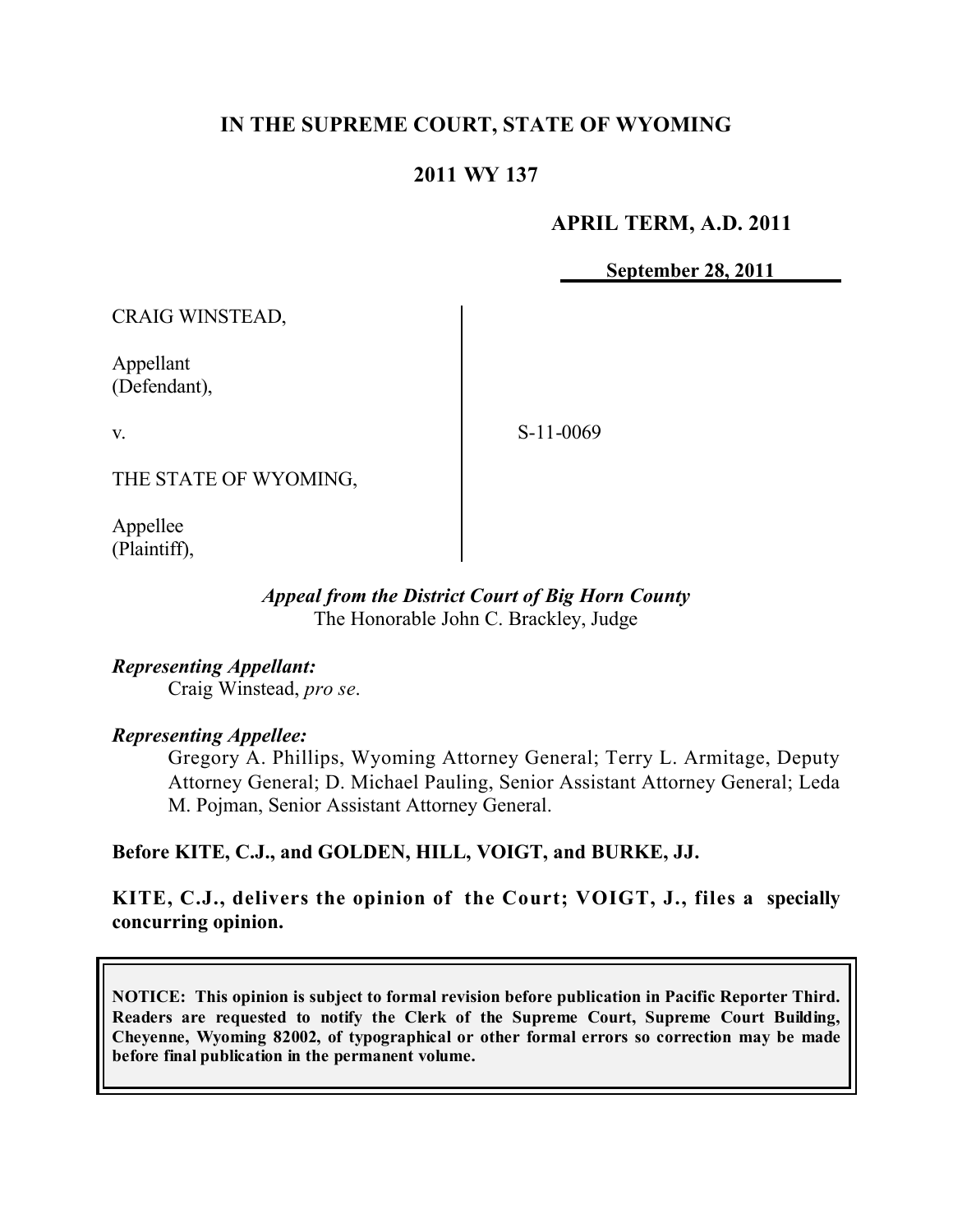### **KITE, Chief Justice.**

[¶1] After Craig Winstead pled guilty to three counts of third degree sexual assault, the district court sentenced him to serve sentences of ten to fifteen years on each count with the sentence on the first count to be served first and the sentences on the second and third counts to be served consecutively to the first sentence and concurrently with each other. Mr. Winstead subsequently filed a motion to correct an illegal sentence pursuant to W.R.Cr.P. 35(a), claiming his sentences should have merged and asking the court to order that he serve his sentences concurrently. The district court denied the motion. Mr. Winstead appealed. We conclude his claim is barred by the doctrine of res judicata and affirm.

#### **ISSUE**

[¶2] Mr. Winstead's *pro se* brief does not contain a statement of the issue. The State presents the issue for this Court's consideration as follows:

> Is [Mr. Winstead]'s claim barred from review by the doctrine of res judicata? If not, did the district court abuse its discretion when it denied [his] motion for correction of an illegal sentence?

#### **FACTS**

[¶3] In March of 2007, the prosecuting attorney in Big Horn County, Wyoming, filed a criminal warrant and information alleging that Mr. Winstead had committed three counts of incest in violation of Wyo. Stat. Ann. § 6-4-402(a)(ii) (LexisNexis 2011) and three counts of third degree sexual assault in violation of  $\S$  6-2-304(a)(ii) (LexisNexis 2007) (*repealed by* Laws 2007, ch. 159 § 3). The charges involved three different victims. The parties entered into a plea agreement in which Mr. Winstead agreed to plead guilty to counts IV, V, and VI alleging third degree sexual assault and the prosecutor agreed to dismiss counts I, II and III alleging incest. The district court convened a change of plea hearing in October of 2007 followed by a sentencing hearing on January 15, 2008. The court entered a judgment and sentence in February of 2008, ordering Mr. Winstead to serve ten to fifteen years on each of the third degree sexual assault counts, serving the time for count IV first and, upon completion of that sentence, serving the time for counts V and VI concurrently. Mr. Winstead filed a timely notice of appeal; subsequently, however, he moved for dismissal of the appeal. This Court granted the motion.

[¶4] In June of 2008, the prosecutor filed a motion to amend the judgment and sentence. The prosecutor asserted the original judgment and sentence did not contain a finding of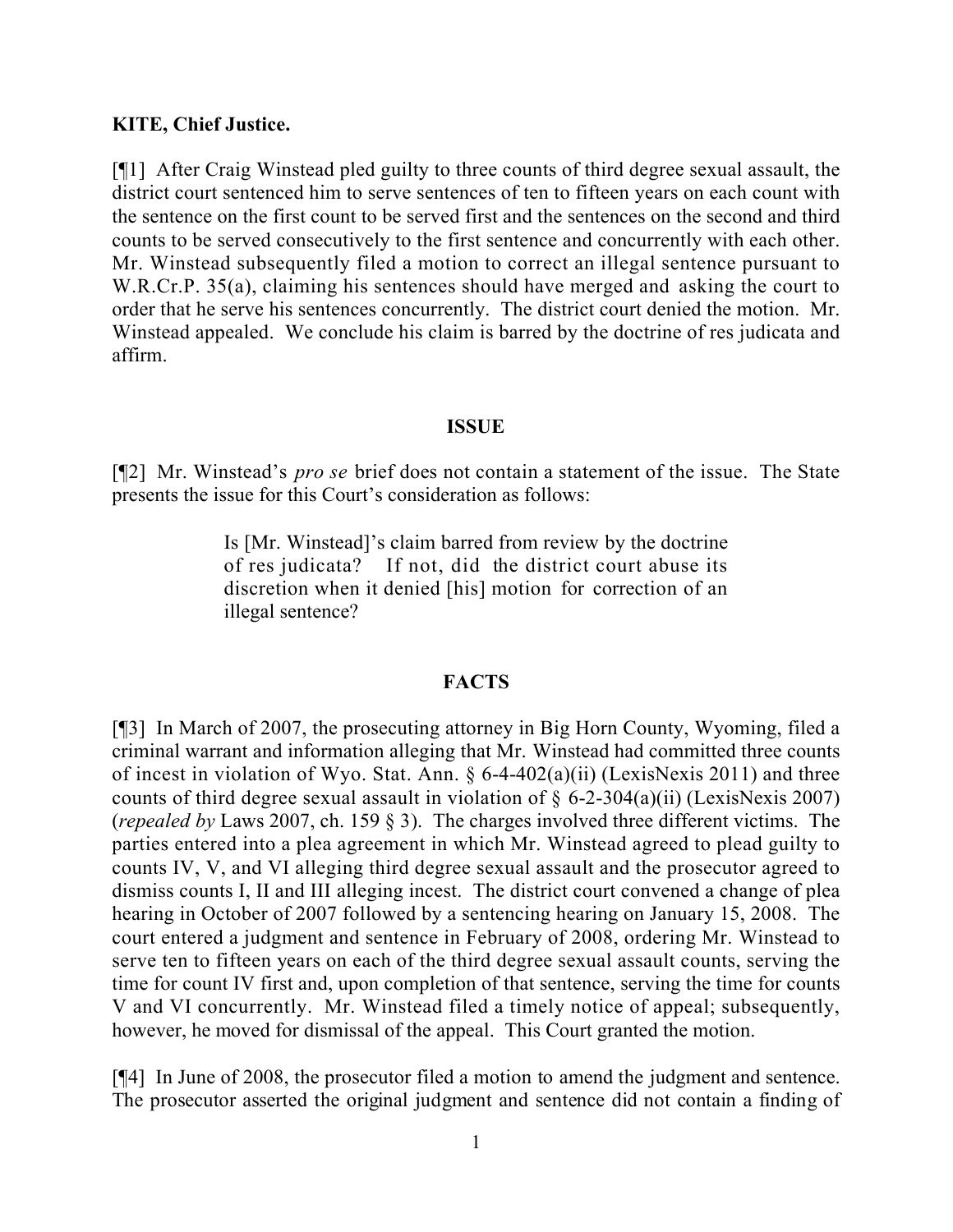the period of pre-sentence confinement Mr. Winstead served as required by W.R.Cr.P.  $32(c)(2)(E)$  and (F) and sought clarification of whether Mr. Winstead was to serve count IV first and counts V and VI concurrently to each other but consecutively to count IV. The record contains an affidavit from the Big Horn County detention center stating Mr. Winstead served 396 days pre-sentence confinement for which he should be credited. The district court took no action on the motion.

[¶5] In January of 2009, Mr. Winstead filed a motion for sentence reduction on the grounds that he had complied with penitentiary rules, worked well with the staff, completed stage I of sex offender group therapy, and worked continuously during his confinement. He asked the district court to place him on probation for the rest of his life, place him under house arrest, prohibit contact with anyone under the age of eighteen, place him on a monitor, and require him to continue treatment. The district court ordered the penitentiary to submit a progress report within thirty days. The record contains nothing further concerning the motion or the court's order.

[¶6] In April of 2009, Mr. Winstead filed a motion asking the district court to enter a judgment and sentence nunc pro tunc reflecting that he was entitled to credit for 396 days presentence confinement. He attached the same affidavit referenced in paragraph 4 above. The district court entered a judgment and sentence nunc pro tunc amending the earlier judgment and sentence to require that Mr. Winstead receive credit for 396 days of presentence confinement.

[¶7] In November of 2010, Mr. Winstead filed a motion to correct illegal sentence under W.R.Cr.P. 35(a) and asking for appointment of counsel. He asserted that his sentence was illegal under the double jeopardy clause of the Fifth Amendment because it required him to serve his sentence on count IV first and then serve the sentences on counts V and VI concurrently. He argued the sentences should have merged. He asked the district court to correct the sentence by ordering that the three sentences be served concurrently. After a hearing, the district court entered an order denying the motion, finding that the offenses involved three different victims and the sentences were not illegal. Mr. Winstead appealed.

# **STANDARD OF REVIEW**

[¶8] We conclude the determinative issue is the State's contention that Mr. Winstead's appeal is barred by the doctrine of res judicata. Whether res judicata applies is a question of law that we review *de novo*. *Moore v. State,* 2009 WY 108, ¶ 11, 215 P.3d 271, 276 (Wyo. 2009).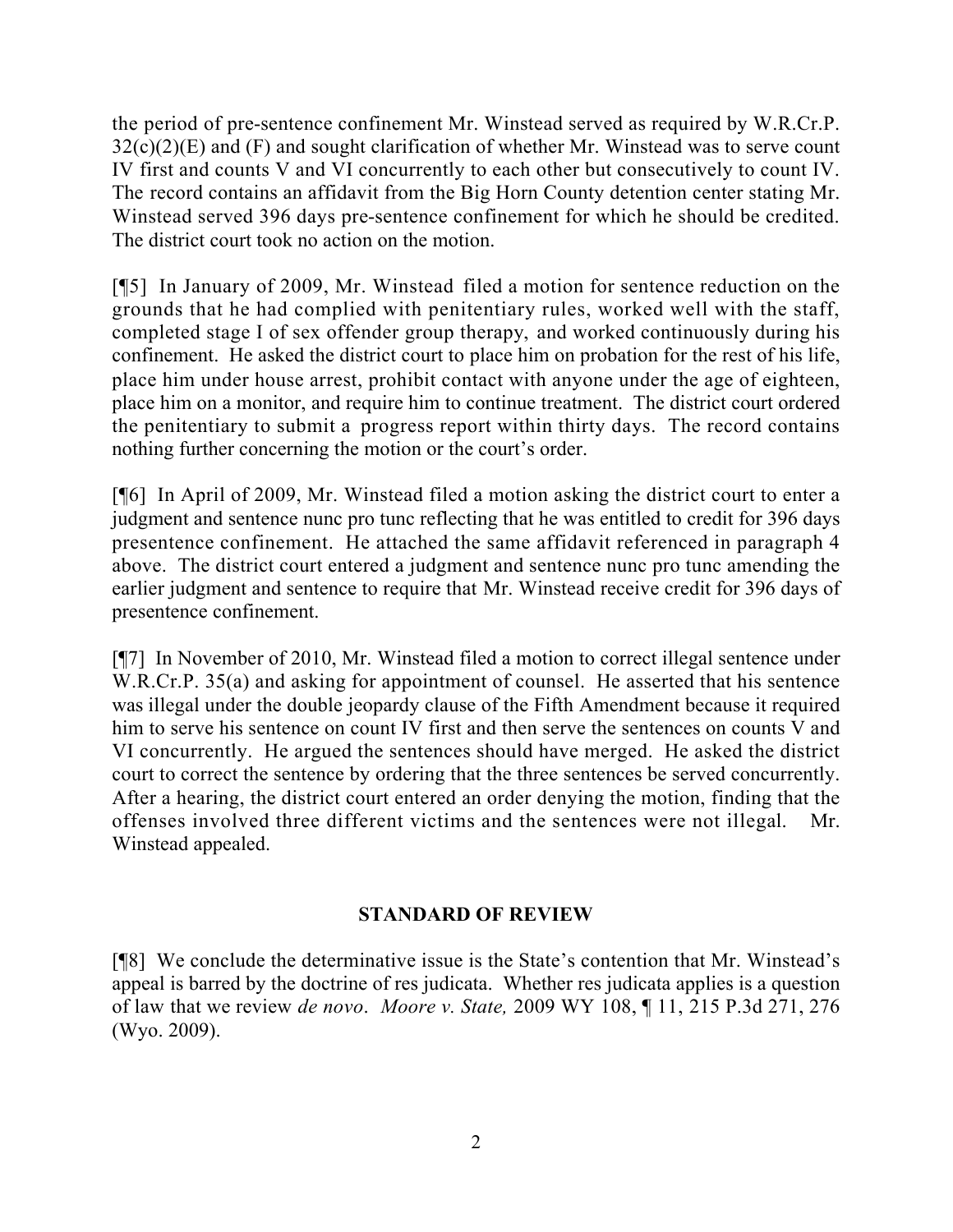### **DISCUSSION**

[¶9] The focus of Mr. Winstead's argument appears to be that the three counts of third degree sexual assault resulted from one continuous transaction and must, therefore, merge for sentencing purposes. He claims that by imposing three sentences, one to be served initially followed by two to be served consecutively to the first and concurrently to each other, the district court imposed an illegal sentence. The State asserts Mr. Winstead's claim is barred by the doctrine of res judicata because he failed to raise it earlier.

[¶10] Mr. Winstead brought his motion to correct illegal sentence pursuant to W.R.Cr.P. 35(a) which provides:

> (a) *Correction*. – The court may correct an illegal sentence at any time. Additionally the court may correct, reduce, or modify a sentence within the time and in the manner provided herein for the reduction of sentence.

We have held repeatedly that claims brought pursuant to W.R.Cr.P. 35(a) are subject to the doctrine of res judicata. *Cooper v. State*, 2010 WY 22, ¶ 6, 225 P.3d 1070, 1072 (Wyo. 2010). We also have held that res judicata applies when a defendant could have raised an issue in an earlier appeal or motion for sentence reduction and failed to do so. *Id.* Unless a party shows good cause for not raising the issue earlier, the Court may decline to consider a claim that a sentence is illegal. *Id*.

[¶11] Mr. Winstead did not raise the issue that his sentence was illegal at his sentencing hearing, on direct appeal from the judgment and sentence, in his 2009 motion for sentence reduction, or in his 2009 motion for entry of judgment nunc pro tunc. In an effort to show that he had good cause for not raising the issue at any of those times he asserts that in some instances he was not represented by counsel and was not schooled in the law and, in the instances in which he had representation, his attorney controlled the issues raised and he was not aware his sentence was illegal. He submits that he became aware of the merger issue only after he was incarcerated and had access to legal research.

[¶12] Mr. Winstead was represented by counsel during the sentencing hearing, on direct appeal, and when he filed his motion for judgment and sentence nunc pro tunc. His assertion that he did not challenge the legality of the sentence at any of these times because his attorney was in control and he was unschooled in the law does not establish good cause for not bringing the issue to the district court's or this Court's attention. Neither does his assertion that he had no legal representation when he filed his motion for sentence reduction. Failing to recognize the factual or legal basis for a claim or failing to raise a claim despite recognizing it does not constitute good cause for not bringing an issue to the court's attention. *Chaparro v. Comm'r of Corr.*, 990 A.2d 1261, 1266 (Conn.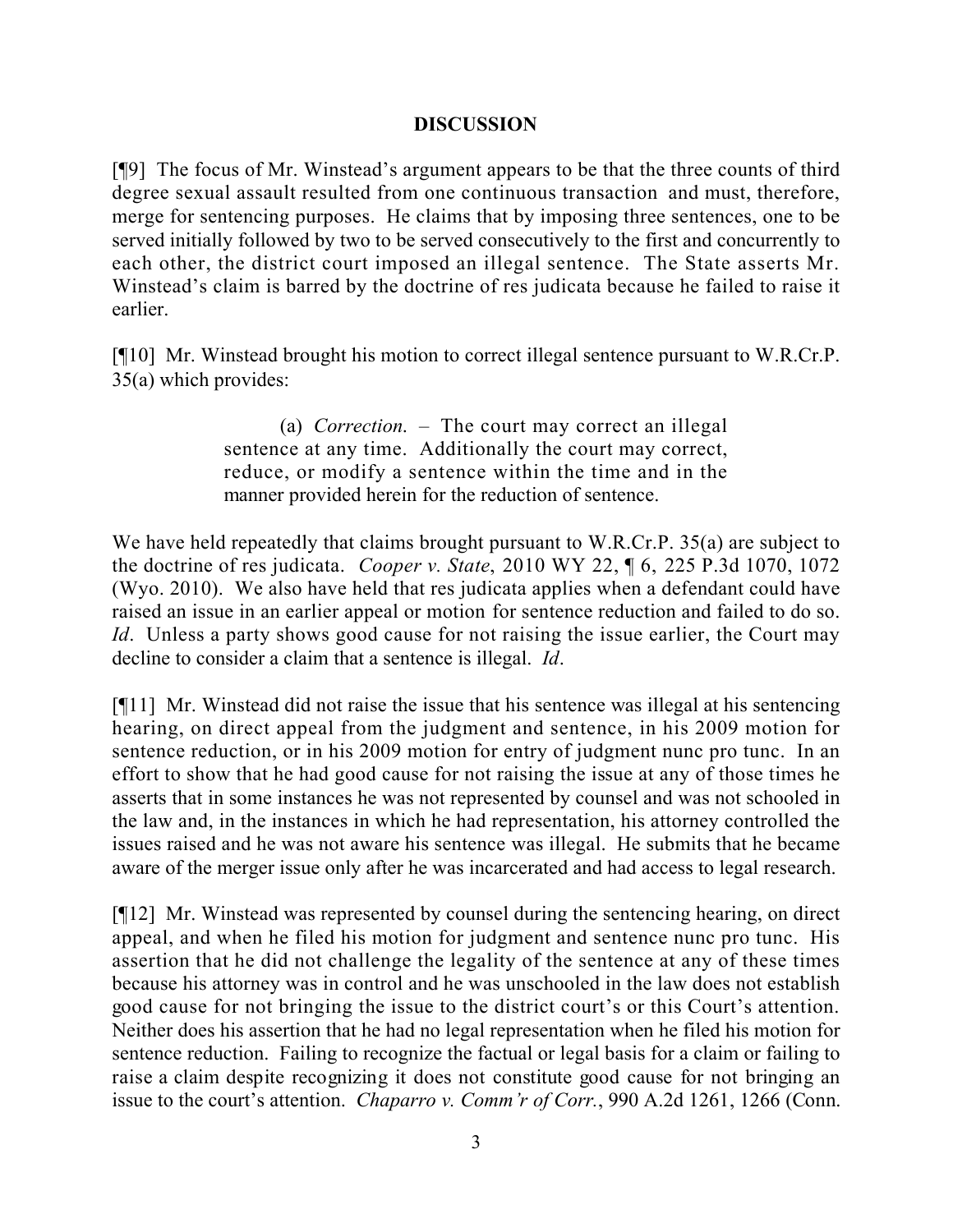App. Ct. 2010). *See also Neal v. State*, No. CR 94-936, 1994 Ark. LEXIS 548, at \*2, (Ark. Oct. 24, 1994), holding lack of knowledge of appellate procedure did not constitute good cause for failing to file a timely notice of appeal.

[¶13] Mr. Winstead had several opportunities to assert his claim that his sentence was illegal. He failed to do so and has likewise failed to show that he had good cause for not bringing the issue to the courts' attention. His appeal is barred by the doctrine of res judicata.

[¶14] Although our holding that Mr. Winstead's appeal is barred is determinative of his claim, we briefly address his assertion that his sentences merged. In appeals such as this one alleging imposition of multiple sentences for a single act, the ultimate question is whether the facts reveal a single criminal act or multiple and distinct offenses against the victim or victims. *Rouse v. State*, 966 P.2d 967, 970 (Wyo. 1998). When the facts show that the defendant's act in violation of crime B could not have been accomplished in any way other than through prior violation of crime A, the two charges must merge for purposes of sentencing. *Id*. In the present case, Mr. Winstead pled guilty to and was sentenced for sexually assaulting three different victims. The facts show that his acts in assaulting victim A could have been accomplished without assaulting victims B or C. The assault against each of the three victims involved a distinct offense. The concept of merger simply has no application when crimes are perpetrated against different victims. *Hannah v. U.S*., 666 A.2d 845, 855 (D.C. Cir. 1995).

[¶15] We affirm the judgment and sentence.